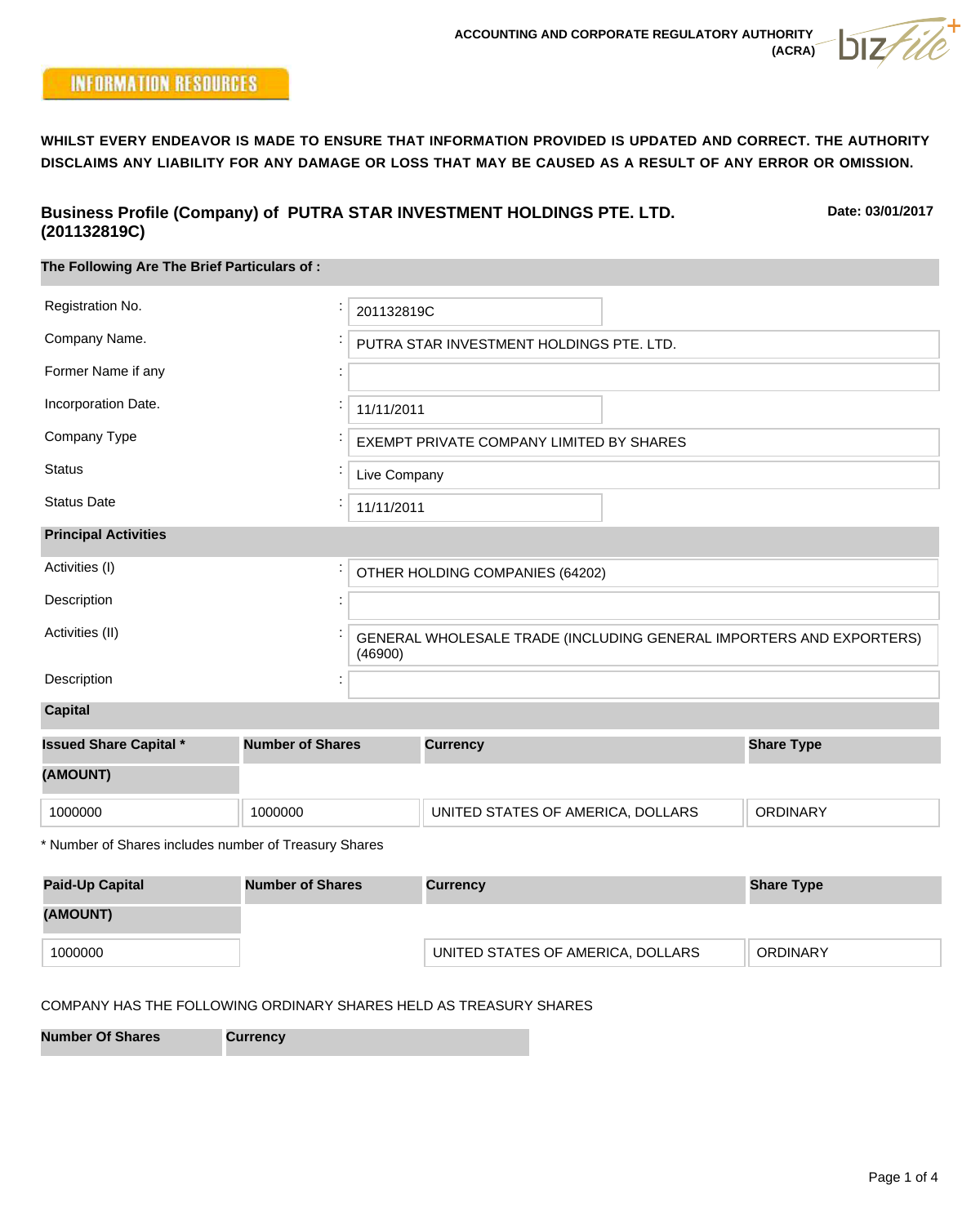**WHILST EVERY ENDEAVOR IS MADE TO ENSURE THAT INFORMATION PROVIDED IS UPDATED AND CORRECT. THE AUTHORITY DISCLAIMS ANY LIABILITY FOR ANY DAMAGE OR LOSS THAT MAY BE CAUSED AS A RESULT OF ANY ERROR OR OMISSION.**

### **Business Profile (Company) of PUTRA STAR INVESTMENT HOLDINGS PTE. LTD. (201132819C)**

**Date: 03/01/2017**

| <b>Registered Office Address</b> | 10 ANSON ROAD<br>#49-04<br><b>INTERNATIONAL PLAZA</b><br>SINGAPORE (079903) |
|----------------------------------|-----------------------------------------------------------------------------|
| Date of Address                  | 11/11/2011                                                                  |
| Date of Last AGM                 | 15/04/2016                                                                  |
| Date of Last AR                  | 27/04/2016                                                                  |
| Date of A/C Laid at Last AGM     | 31/10/2015                                                                  |
| Date of Lodgment of AR, A/C      | 27/04/2016                                                                  |

## **Audit Firms**

| <b>NAME</b> |  |
|-------------|--|
|-------------|--|

CPA LINK

#### **Charges**

| <b>Charge No.</b> | <b>Date Registered</b> | <b>Currency</b> | <b>Amount Secured</b> | Chargee(s)                      |
|-------------------|------------------------|-----------------|-----------------------|---------------------------------|
| C201609146        | 09/09/2016             |                 | All Monies            | UNITED OVERSEAS BANK<br>LIMITED |
| C201609148        | 09/09/2016             |                 | All Monies            | UNITED OVERSEAS BANK<br>LIMITED |

#### **Officers/Authorised Representative(s)**

| <b>Name</b>                                                           | ID        | <b>Nationality</b>   | <b>Source of</b><br><b>Address</b> | <b>Date of Appointment</b> |
|-----------------------------------------------------------------------|-----------|----------------------|------------------------------------|----------------------------|
| <b>Address</b>                                                        |           | <b>Position Held</b> |                                    |                            |
| NG ALEK @ THERESA NG ALEK                                             | 4866952   | <b>MALAYSIAN</b>     | <b>ACRA</b>                        | 11/11/2011                 |
| NO. 60 JALAN LAYANG 6 TAMAN PERLING<br>81200 JOHOR BAHRU, JOHOR       |           | Director             |                                    |                            |
| NG PETER TITAN                                                        | S0219440F | SINGAPORE CITIZEN    | <b>OSCARS</b>                      | 11/11/2011                 |
| 10 JALAN MINGGU<br><b>THOMSON GARDEN ESTATE</b><br>SINGAPORE (577343) |           | Director             |                                    |                            |
| YAP SIEW MUI                                                          | S0125117A | SINGAPORE CITIZEN    | <b>ACRA</b>                        | 11/11/2011                 |
| <b>159B TAMPINES ROAD</b><br>SINGAPORE (535155)                       |           | Secretary            |                                    |                            |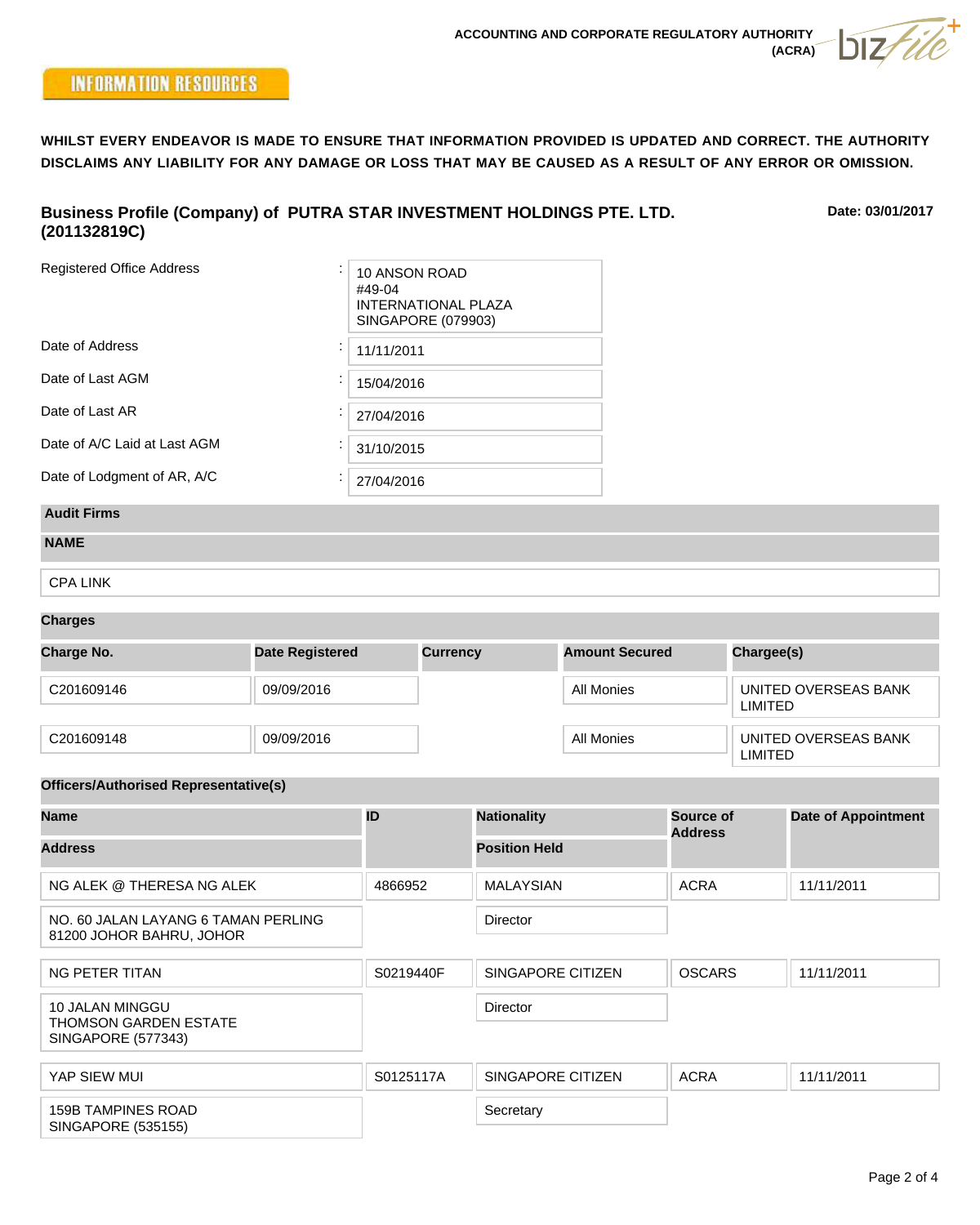**WHILST EVERY ENDEAVOR IS MADE TO ENSURE THAT INFORMATION PROVIDED IS UPDATED AND CORRECT. THE AUTHORITY DISCLAIMS ANY LIABILITY FOR ANY DAMAGE OR LOSS THAT MAY BE CAUSED AS A RESULT OF ANY ERROR OR OMISSION.**

**Business Profile (Company) of PUTRA STAR INVESTMENT HOLDINGS PTE. LTD. (201132819C)**

**Date: 03/01/2017**

|                               | (201132819C)                                                                 |           |                                                     |                             |                        |
|-------------------------------|------------------------------------------------------------------------------|-----------|-----------------------------------------------------|-----------------------------|------------------------|
|                               | Shareholder(s)                                                               |           |                                                     |                             |                        |
| <b>Name</b><br><b>Address</b> |                                                                              | ID        | <b>Nationality/Place of</b><br>incorporation/Origin | Source of<br><b>Address</b> | <b>Address Changed</b> |
|                               |                                                                              |           |                                                     |                             |                        |
| $\mathbf{1}$                  | NG ALEK @ THERESA NG ALEK                                                    | 4866952   | <b>MALAYSIAN</b>                                    | <b>ACRA</b>                 | 08/11/2011             |
|                               | NO. 60 JALAN LAYANG 6 TAMAN<br><b>PERLING</b><br>81200 JOHOR BAHRU, JOHOR    |           |                                                     |                             |                        |
|                               | Ordinary(Number)                                                             | Currency  |                                                     |                             |                        |
|                               | 350000                                                                       |           | UNITED STATES OF AMERICA, DOLLARS                   |                             |                        |
| 2                             | <b>NG PETER TITAN</b>                                                        | S0219440F | SINGAPORE CITIZEN                                   | <b>OSCARS</b>               | 14/08/2014             |
|                               | 10 JALAN MINGGU<br><b>THOMSON GARDEN ESTATE</b><br><b>SINGAPORE (577343)</b> |           |                                                     |                             |                        |
|                               | Ordinary(Number)                                                             | Currency  |                                                     |                             |                        |
|                               | 350000                                                                       |           | UNITED STATES OF AMERICA, DOLLARS                   |                             |                        |
| 3                             | <b>CHARISSA NG</b>                                                           | S8774093E | <b>MALAYSIAN</b>                                    | <b>ACRA</b>                 |                        |
|                               | 10 JALAN MINGGU<br><b>THOMSON GARDEN ESTATE</b><br><b>SINGAPORE (577343)</b> |           |                                                     |                             |                        |
|                               | Ordinary(Number)                                                             | Currency  |                                                     |                             |                        |
|                               | 300000                                                                       |           | UNITED STATES OF AMERICA, DOLLARS                   |                             |                        |

#### **Abbreviation**

UL - Local Entity not registered with ACRA

UF - Foreign Entity not registered with ACRA

AR - Annual Return

AGM - Annual General Meeting

A/C - Accounts

OSCARS - One Stop Change of Address Reporting Service by Immigration & Checkpoint Authority.